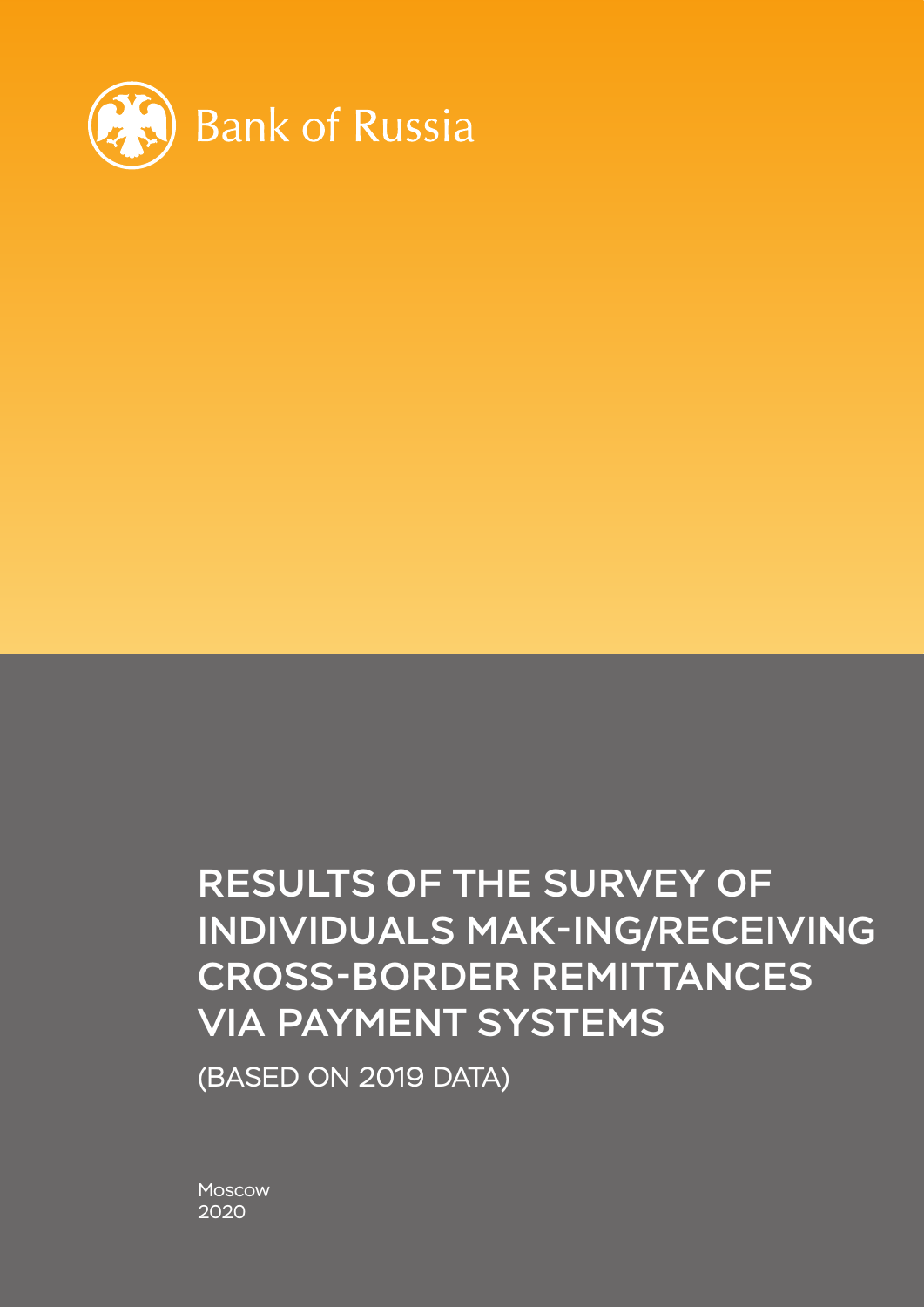The value of remittances of individuals from the Russian Federation via payment systems went down in 2019 by 20.5% to \$7.5 billion compared to 2018. On the contrary, 2018 saw an increase of 3.3% to \$9.5 billion.

Remittances via payment systems in favour of individuals in the Russian Federation grew by 24.9% to \$3.3 billion compared to an increase of 2.2% in the previous year.





In order to get information on the main characteristics of cross-border remittances, surveys of individuals who make transactions via payment systems (hereinafter, surveys) were conducted in 2019 H1 and H2. According to the survey results, the number of remittances from the Russian Federation notably exceeded remittances to the Russian Federation.  $71.8\%$  $71.8\%$  $71.8\%$ <sup>1</sup> of total respondents indicated that they sent cross-border remittances from the Russian Federation abroad (vs 75.3% in 2018). At the same time, 64.9% indicated that they were non-residents of the Russian Federation (65.2% last year). Thus, the relative share of recipients of remittances to the Russian Federation amounted to 28.2% (24.7% in the previous year). Non-residents accounted for 43.6% of remittances (42.6%).

#### **I. REMITTANCES FROM RUSSIA**

Transfers for current expenses of a family remained the most widespread in the composition of remittances from Russia by purpose. Their share remained virtually unchanged in 2019 at 62.2% vs 62.0% in 2018. Most respondents who noted this purpose of remittance were non-residents of the Russian Federation (72.1%). Payment for goods accounted for 4.4% (4.7% in 2018); services – 4.4% (4.3%); loans repayments and interest payments – 2.0% (1.9%); other remittances – 26.9% (27.0% in the previous year). $2$ 



The analysis of remittances currency composition based of the results of the 2019 surveys showed, as in previous years, the domination of three currencies: Russian rubles, US dollars and euros. The Russian rubles remained the prevailing currency over the whole period of surveys since 2012. However, in 2019, the currency composition changed in favour of the US dollar whose share increased to 50.4% (vs 47.3% in 2018). The shares of euros and other currencies also increased by 0.1 pp and 0.8 pp to 2.4% and 2.7% respectively, whereas the share of the Russian ruble decreased by 4.0 pp to 44.5%.

 $\overline{a}$ 

<span id="page-1-0"></span><sup>1</sup> Here and elsewhere the average weighted values for two surveys performed in 2019 are provided. The weighted average values for two surveys performed in 2018 are used for comparison. The number of questionnaires received for each survey is used for determining weights.

 $2$  In certain cases, there may be discrepancies between the total and the sum of the components due to rounding.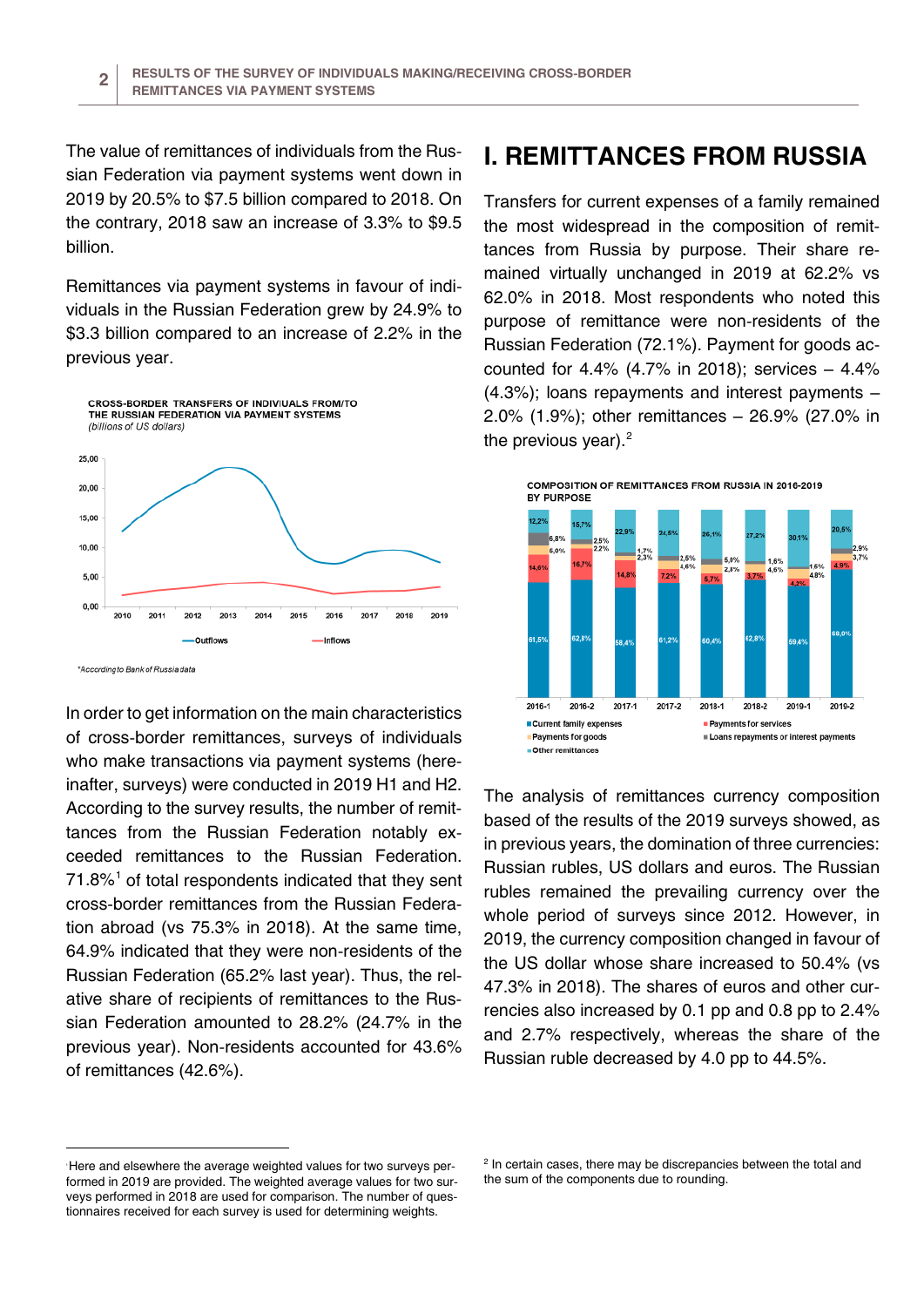2016-1 2016-2  $2017 - 1$ 2017-2 2018-1 2018-2 2019-1 2019-2 41.9% 69.7% 50.4%  $Rubles$ **US dollars Euros** 

CURRENCY COMPOSITION OF REMITTANCES FROM RUSSIA IN 2016-2019





As the year before, amounts of US dollar remittance outflows were significantly larger. The range of up to \$300 accounted for 41.4% of remittances from the country (43.8% in 2018). The range of \$300–600 accounted for 24.9% of remittances outflows (24.1% in the 2018); \$600–2,000 – 21.4% (20.7%); over \$2,000 – 12.3% (11.4%).

**DOLLAR-DENOMINATED REMITTANCES FROM RUSSIA** IN 2016-2019



According to the survey results, in the geographical structure of the remittances outflows, the main recipient countries of remittances from Russia were: Uzbekistan (26.2%); Armenia (21.3%); Kyrgyzstan (10.3%); Tajikistan (8.4%); Azerbaijan (5.9%); Georgia (4.4%); Moldova (3.9%); China (3.4%); Kazakhstan (2.5%); and Ukraine (1.2%). Other countries together accounted for 12.6% of remittances outflows. Respondents who stated that they were not residents of Russia primarily made remittances to Uzbekistan, Armenia, Kyrgyzstan, and Tajikistan.



Among the respondents of the 2019 surveys, the relative share of remittances senders who used payment systems over the course of one year decreased compared to 2018 from 32.0% to 26.9%. The share of survey participants who carried out transactions via payment systems over the course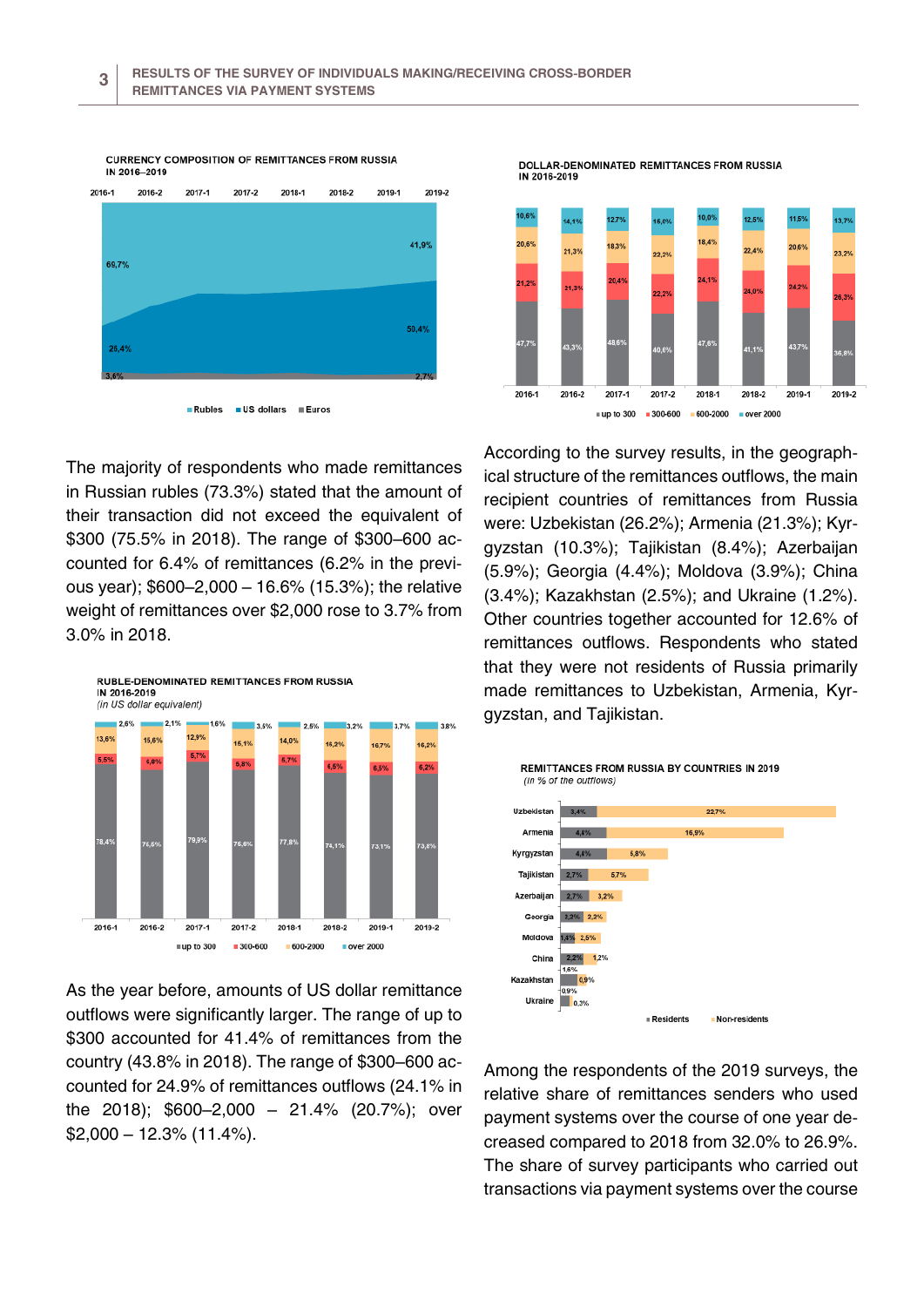of two years also fell from 27.2% to 22.3%. At the same time, the share of remittance senders who used payment systems over the course of three years rose from 40.9% to 50.8%. As in 2018, none of the respondents who took part in the 2019 surveys stated that they had used payment systems for the first time.



Based on the results of the surveys, 17.4% of remittances senders stated that they visited a family abroad at least once a month (25.4% the year before); 17.7% – once in six months (21.8%); 35.0% – once a year (37.7%); and 29.9% – once in two years and less frequently (15.1%). When visiting their family and relatives, 35.5% of respondents stated that they took up to ₽3,000 in cash with them (14.8% in 2018); 23.3% – ₽3,000–10,000 (27.7%); 15.7% – ₽10,000–30,000 (25.7%); 13.0% – ₽30,000–50,000 (15.6%); and 4.8% over ₽50,000 (7.8%). That said, 7.7% of survey participants stated that they did not carry any cash with them (8.4% in 2018).

### **II. REMITTANCES TO RUSSIA**

In the composition of the inflows by purpose, same as with the outflows, daily households expenses remained the key purpose: in 2019, its share declined by 1.2 pp to 44.8% compared to 2018. Remittances received by individuals as payments for goods also decreased to 4.3% (5.0% in 2018). At the same time, other remittances increased to 43.3% (compared to 41.4% the year before). The shares of remittances

received as payment for various services and as loan repayments and interest payments remained at the 2018 level at 5.7% and 1.9% respectively.



In the currency composition of remittances received, the relative weight of transactions in Russian rubles declined by 2.7 pp vs 2018 and amounted to 51.0%. The share of remittances in euros also declined to 6.7% (vs 7.0% in 2018); the proportion of other currencies fell to 1.9% (2.5%). At the same time, the share of remittances in US dollars rose by 3.6 pp to 40.4%.



Similar to remittances from the Russian Federation, payments in the amounts not exceeding \$300 prevailed in the composition of remittances inflows.

In ruble inflows, the relative weight of remittances in the US dollar equivalent not exceeding \$300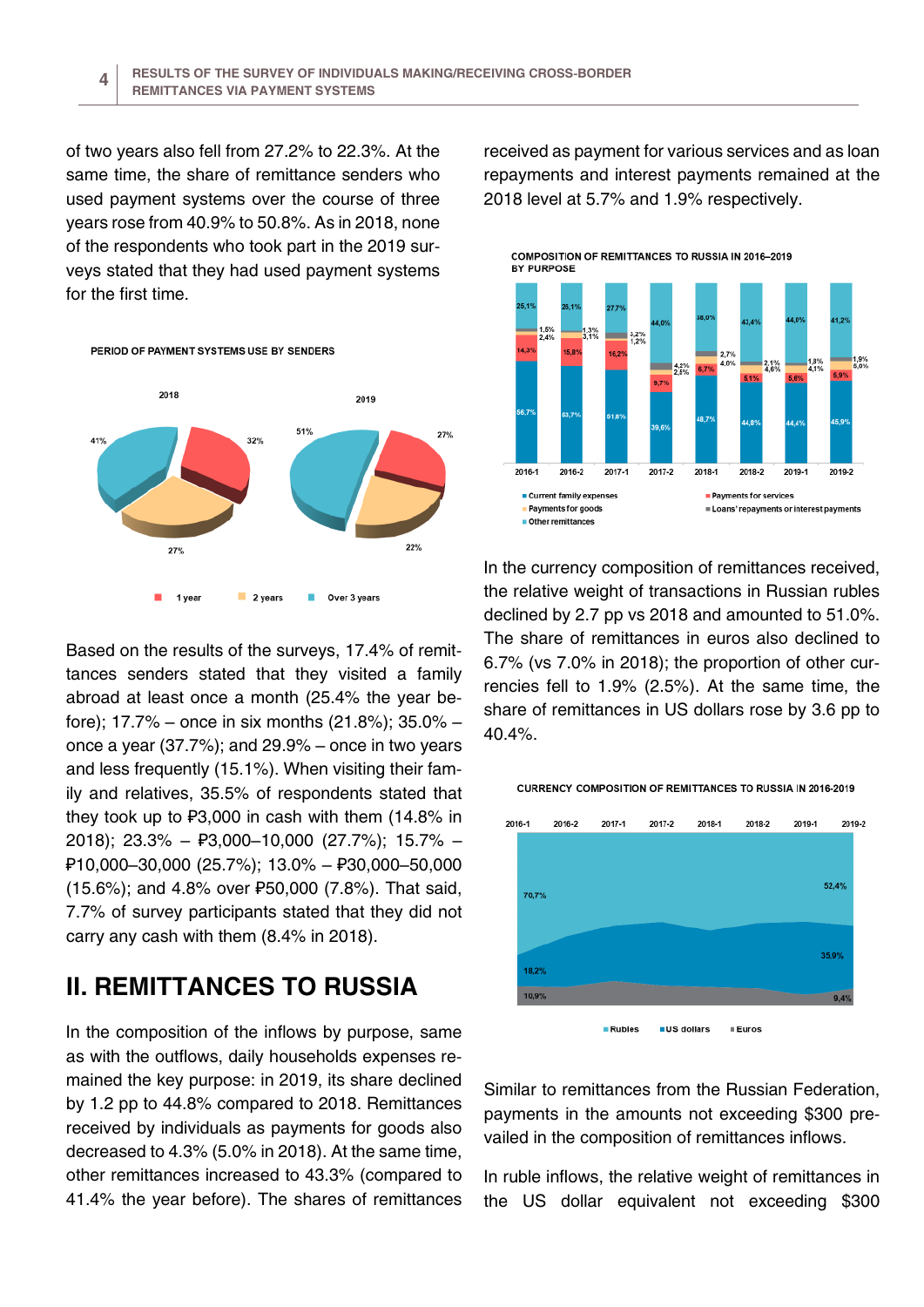amounted to 69.6% (68.2% in 2018). The share of remittances in the range of \$300–600 was 6.7% (6.5%). The range of \$600–2,000 decreased to 18.5% (19.1% the year before); and the share of remittances over \$2,000 rose to 5.2% (6.2% in 2018).



In the composition of US dollar remittances to Russia, in 2019, 49.9% of respondents (44.0% in the previous year) received amounts less than \$300. The shares of other ranges fell: \$300–600 – from 23.5% to 21.0%; \$600–2,000 – from 19.4% to 17.1%; over \$2,000 – from 13.0% to 12.0%.

DOLLAR-DENOMINATED REMITTANCES TO RUSSIA IN 2016-2019



During 2019, the most important remittances sender countries, according to the results of the surveys, were Kyrgyzstan (8.7%), Armenia (8.0%), Kazakhstan (6.5%), Uzbekistan (6.2%), Tajikistan (5.8%), Ukraine (5.2%), Moldova (3.0%), Azerbaijan (2.9%), Georgia (2.4%), and China (1.9%). Other countries

in aggregate accounted for 49.4% of remittances received. Remittances to non-residents were mainly received from Kyrgyzstan, Uzbekistan, Tajikistan, and Armenia.



The share of respondents who received remittances via payment systems for one year declined in 2019 to 33.5% from 46.5% in 2018; for two years – from 22.4% to 17.8%. The share of respondents of the 2019 surveys who used payment systems' services for three years and more rose from 31.2% to 48.8%. Same as in 2018, none of the respondents who took part in the 2019 surveys stated that they had used payment systems to receive transfers for the first time.

PERIOD OF PAYMENT SYSTEMS' USE BY RECIPIENTS



Respondents, who received remittances in the Russian Federation, answered the questions about the frequency of visits by relatives and bringing cash as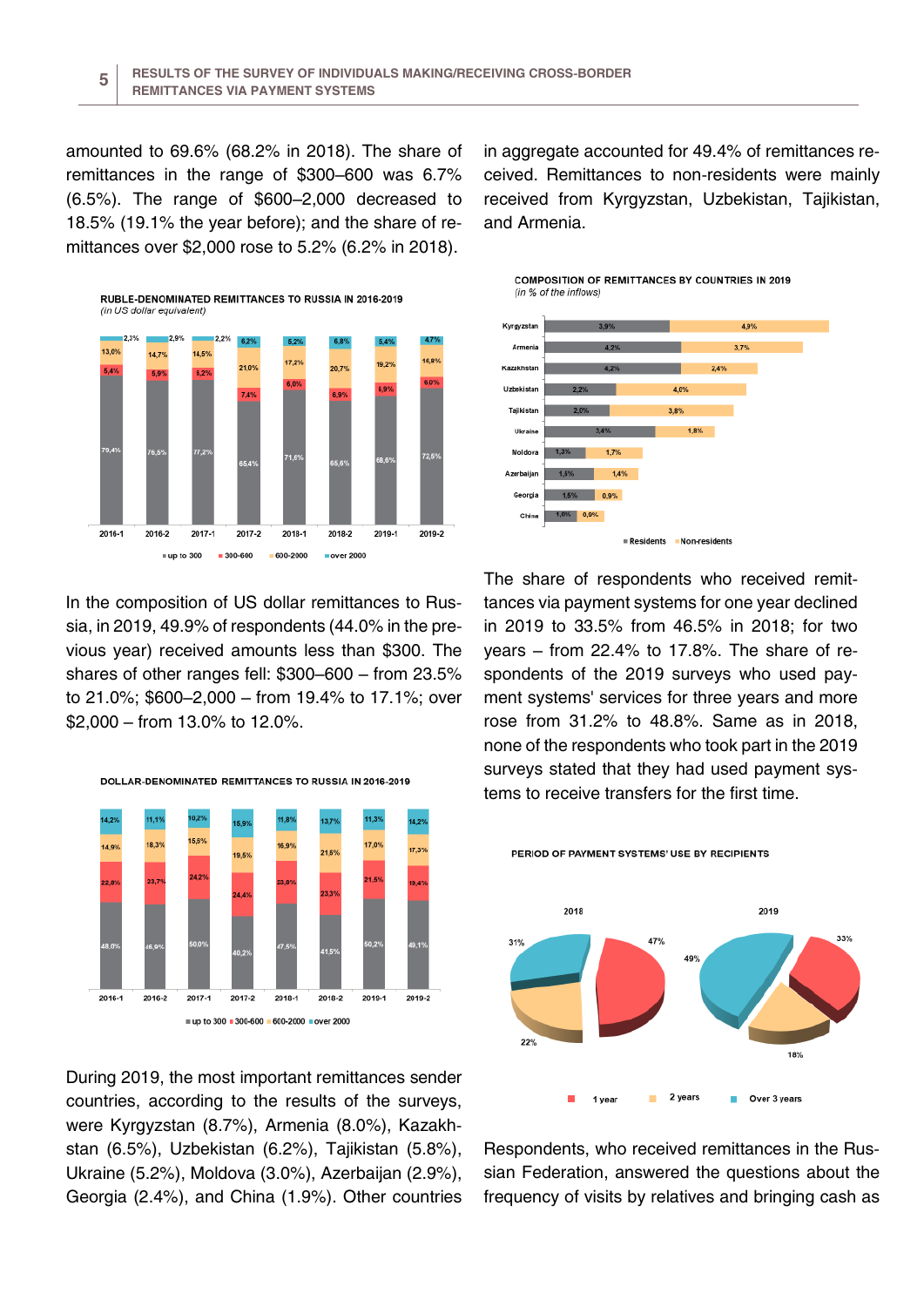follows: family members visited 32.9% of respondents at least once a month (18.5% the year before); 12.8% – once in six months (18.8%); 25.0% – once a year (26.1%); and  $29.3%$  – once in two years and less frequently (36.7%). Relatives of 34.8% of respondents brought up to ₽3,000 (34.5% the year before); 16.5% – ₽3,000–10,000 (20.8%); 11.7% – ₽10,000–30,000 (17.1%); 9.0% – ₽30,000–50,000 (9.7%); 4.0% – over ₽50,000 (6.5%); and 24.0% of survey participants stated that their family members did not bring any cash with them (11.3% in 2018).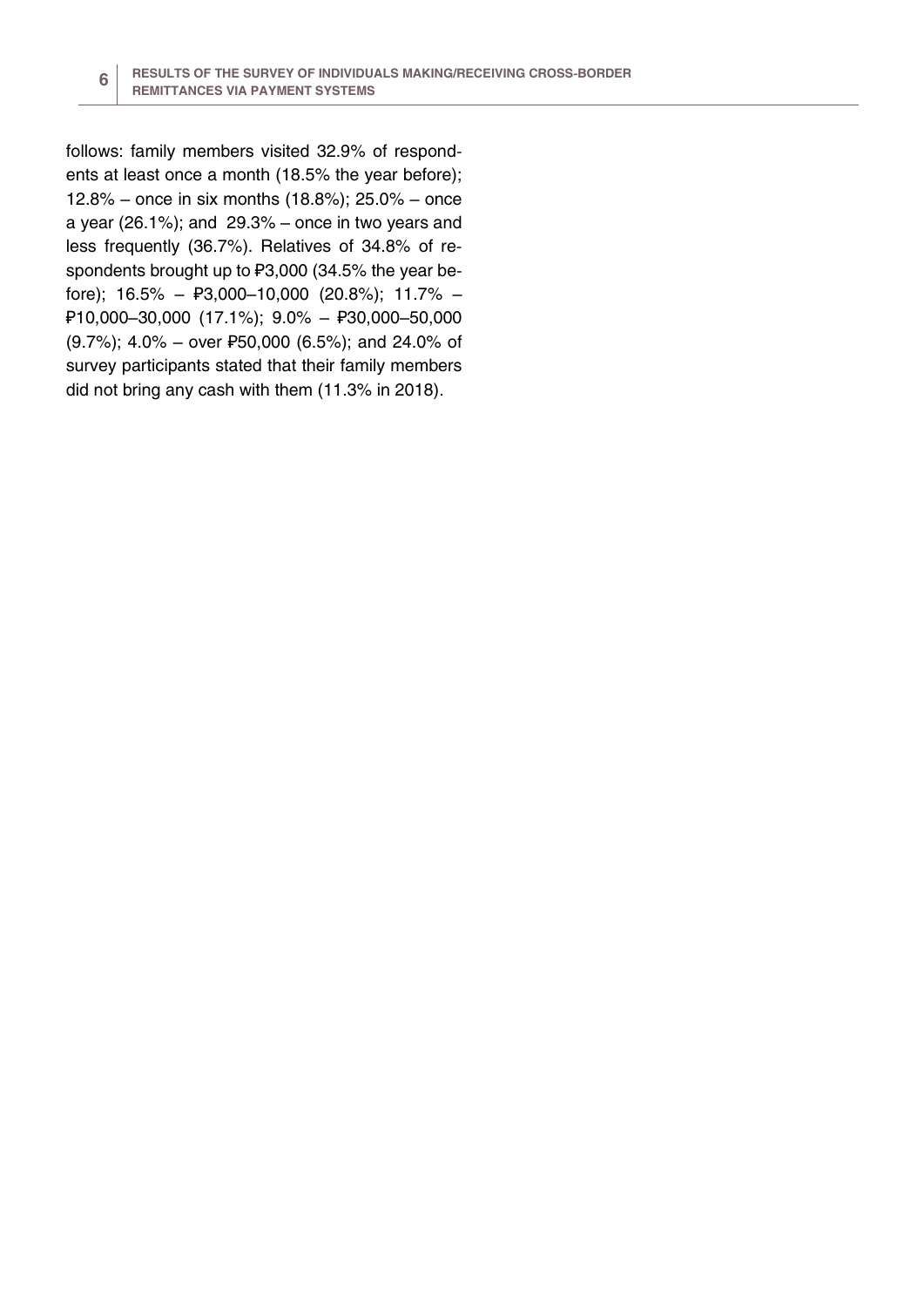## Appendix

## **Survey procedure**

Since 2012, the Bank of Russia and major payment systems have conducted a survey of cross-border remittance senders and receivers twice a year. This review looks at the results of the survey conducted in 2019: between 18 and 23 February and between 19 and 23 August.

The main purpose of the survey is determining the composition of remittances by purpose and receiving additional information about senders/recipients to improve the methodology of calculation of aggre-gates of cross-border transactions of individuals<sup>[3](#page-6-0)</sup> that are reflected in the balance of payments of the Russian Federation within the categories of personal transfers<sup>[4](#page-6-1)</sup> and personal remittances<sup>[5](#page-6-2)</sup>.

The survey was voluntary and targeted at individual residents and non-residents sending money transfers from the Russian Federation abroad and receiving money transfers from abroad.

The survey was carried out strictly over the course of five business days in the service units of customers who send or receive international remittances.

For the purposes of each survey, senders/recipients filled in paper forms, either themselves or with the assistance of employees of credit institutions in the service units of which the survey was conducted.

The period of the survey (the first and the third quarters of the year) was chosen to receive the most representative cross-section of transactions given the seasonal nature of remittances.

The questionnaire contained questions in the following categories:

 $\overline{a}$ 

- 1. Remittance direction
- 2. Residential status of an individual
- 3. Remittance purpose
- 4. Remittance currency
- 5. Remittance amount range
- 6. Country of sender/recipient
- 7. Period of use of payment systems
- 8. Frequency of entries/departures for visiting a family
- 9. Range of cash sums taken when visiting a family or brought by their family members when visiting relatives.

The following credit institutions, participants of payment systems, took part in the survey:

- 1. PJSC Asia-Pacific Bank
- 2. PJSC JSCB AK Bars Bank
- 3. JSC JSCB Alef-Bank
- 4. Vozrozhdenie Bank
- 5. JSCB Absolut Bank (PJSC)
- 6. JSC Genbank
- 7. PJSC Krayinvestbank
- 8. PJSC Uralsib Bank
- 9. PJSC SKB-Bank
- 10. TKB Bank PJSC
- 11. PJSC Promsvyazbank
- 12. JSC CB Unistream
- 13. JSCB Fora-Bank (JSC)
- 14. Avangard JSB
- 15. JSC CentroCredit Bank
- 16. CB Finance Business Bank LLC
- 17. CB Crocus-Bank (LLC)
- 18. PJSC JSCB Sviaz-Bank
- 19. PJSC Social Commercial Bank of Primorye Primsotsbank

The correlation in the composition of remittances senders and recipients corresponded to the similar composition based on data about cross-border

<span id="page-6-2"></span><span id="page-6-0"></span><sup>3</sup> Cross-border transfers of individuals mean cross-border non-cash transfers of individual residents and non-residents (receipts to the account of individual residents and non-residents) effected via / without an open account by a credit institution, including transfers via payment systems.

<span id="page-6-1"></span><sup>4</sup> Personal transfers cover both transfers without a quid pro quo from households residing abroad for the benefit of households residing in the

reporting country and similar transfers from residing households to recipients abroad.

<sup>5</sup> Personal transfers are household incomes from their family members residing abroad and non-resident households, which are related, as a rule, to temporary or permanent migration.